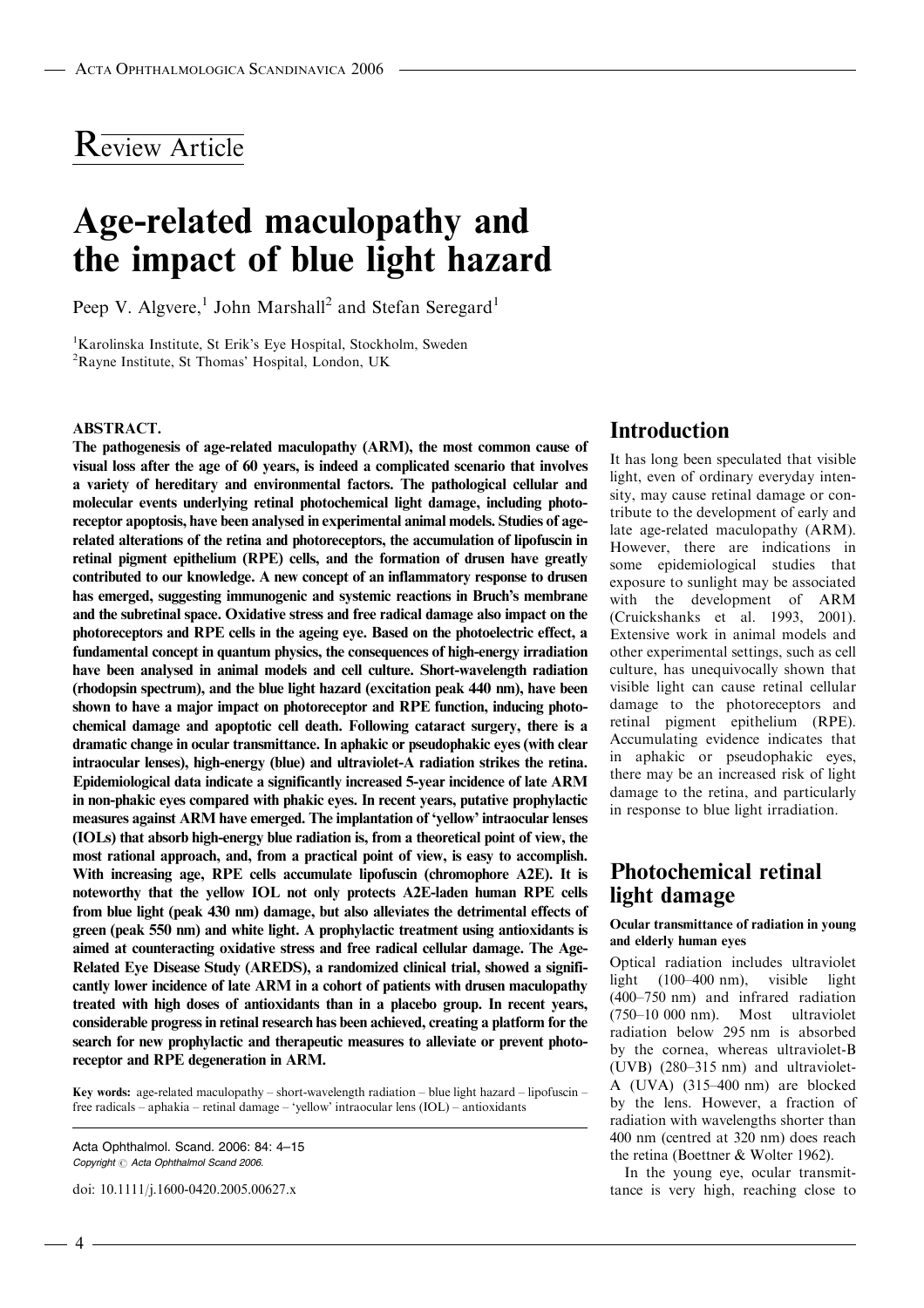90% at 450 nm. The transmittance of elderly lenses is much lower and has considerable interindividual variation, but generally does not reach 70–80% until wavelengths of 540 nm. This is in contrast with aphakic eyes, in which substantial energy from radiation of wavelengths longer than 310 nm, thus including UVA, will strike the retina.

#### The photoelectric effect

At the birth of quantum physics a century ago, it was suggested that the energy of a photon is proportional to its radiation frequency:  $E = nf$  (where  $n = Planck's constant, f = radiation$ frequency) (Planck 1900; quoted in Benson 1991). The photoelectric effect (Einstein 1905; quoted in Benson 1991) demonstrates that the high energy of short-wavelength radiation, such as X-rays, UV and blue light, has the capacity to induce an electric current from certain metal bodies. In contrast, longer wavelengths with low energy quanta (e.g.  $> 600$  nm) are insufficient to produce a photoelectric effect in the experimental setting (Fig. 1). In recent years, the biological effects of different frequencies of radiation to the eye have been analysed and defined in some detail.

#### Photochemical class I damage

It was demonstrated long ago that relatively low light intensities could damage the retina in the experimental animal when long exposure duration



Fig. 1. The photoelectric effect demonstrates that, in a certain experimental setting, highenergy quanta induce an electric current in a metallic body, but low energy photons (550–700 nm) are unable to induce a current. Energy quanta in the blue light spectrum (400–500 nm) have a much higher capacity to remove electrons from molecules, creating reactive oxygen species, than visible light in the 500–600 nm range is able to. Radiation frequency expressed in Hertz (Hz), energy in joules (J) and electron volts (eV), wavelength in nanometres (nm).

was used. In the rat, this phototoxicity had the spectrum of rhodopsin and scotopic vision and displayed a degeneration of the rod photoreceptors (Noell et al. 1966). The energy distribution of sunlight reaching the earth is high in the rhodopsin spectrum (Fig. 2).

#### Photochemical class II damage

When light of relatively high intensity is used with short exposure time (minutes, hours), retinal damage will increase in response to shorter wavelengths, that is the high energy portion of the visible spectrum (400–500 nm). This has been referred to as the 'blue light hazard', and has an excitation peak around 440 nm (Fig. 2). In primates, the resulting retinal damage has been described as located in the RPE layer (Ham et al. 1978). The degree of retinal injury is dependent on oxygen concentration and antioxidants seem to reduce the light damage (Organisciak & Winkler 1994).

Thus, both photoreceptors and RPE cells may be damaged by light, but the type of injury is modified by several factors, such as intensity, duration, intermittence of exposure to light, and spectral distribution. Laube et al. (2004) reported that a small fraction of UV radiation (around 300 nm) is transmitted by the crystalline lens (Fig. 3). Generally, the first alterations occur in the photoreceptor outer segments, followed by changes in the RPE cells (Kuwabara & Funahashi 1976). Whether rods or cones are affected first seems to vary between different



Fig. 2. Spectrum of sunlight reaching the earth. The visible light has a spectral range of 400–750 nm. The energy of the sunlight is high in the rhodopsin spectrum. The high-energy (short-wavelength) part of the spectrum (vertical arrow) comprises blue and violet light and is responsible for blue light hazard (excitation peak around 440 nm).



Fig. 3. Transmittance of ultraviolet radiation in the eye. The cornea, vitreous and aqueous transmit blue light and UVA radiation to the retina. The crystalline lens absorbs part of the blue light and most of the UVA radiation but transmits a small fraction of UVA and UVB at around 300 nm. (Reprinted by permission of Laube et al.; Ophthalmology 2004; 111 : 884.)

species. In the rat, which has a predominantly rod-based retina, the cone photoreceptors survive despite a widespread degeneration of rods (Cicerone 1976). However, in pigeons, which have a predominantly cone-based retina, the cone photoreceptors degenerate early, but this phenomenon may reflect the slower renewal of cone outer segments versus that of rods (Marshall 1985). Blue cones are particularly vulnerable when exposed to blue light (Sperling & Johnson 1980).

### Age-related alterations of the retina

Population-based studies on the prevalence of ARM show a strong positive correlation with both age and smoking (Thornton et al. 2005). Retinal pigment epithelium cells are post-mitotic cells and should persist for the entire life of the individual. Under normal conditions, RPE cells do not divide, but they are able to proliferate under certain pathological conditions, such as retinal detachment. It has been calculated that each RPE cell will phagocytose about 3 billion outer segment discs during a 70-year lifetime (Marshall 1987).

There is an age-related loss of RPE cells in the retina, and the number of RPE cells is reduced, particularly in the macular centre. The phagocytotic workload must then be carried out by neighbouring RPE cells in an attempt to compensate for functional loss. In addition, the density of melanosomes in RPE cells decreases with age. Melanin plays a role in scavenging

- 5 -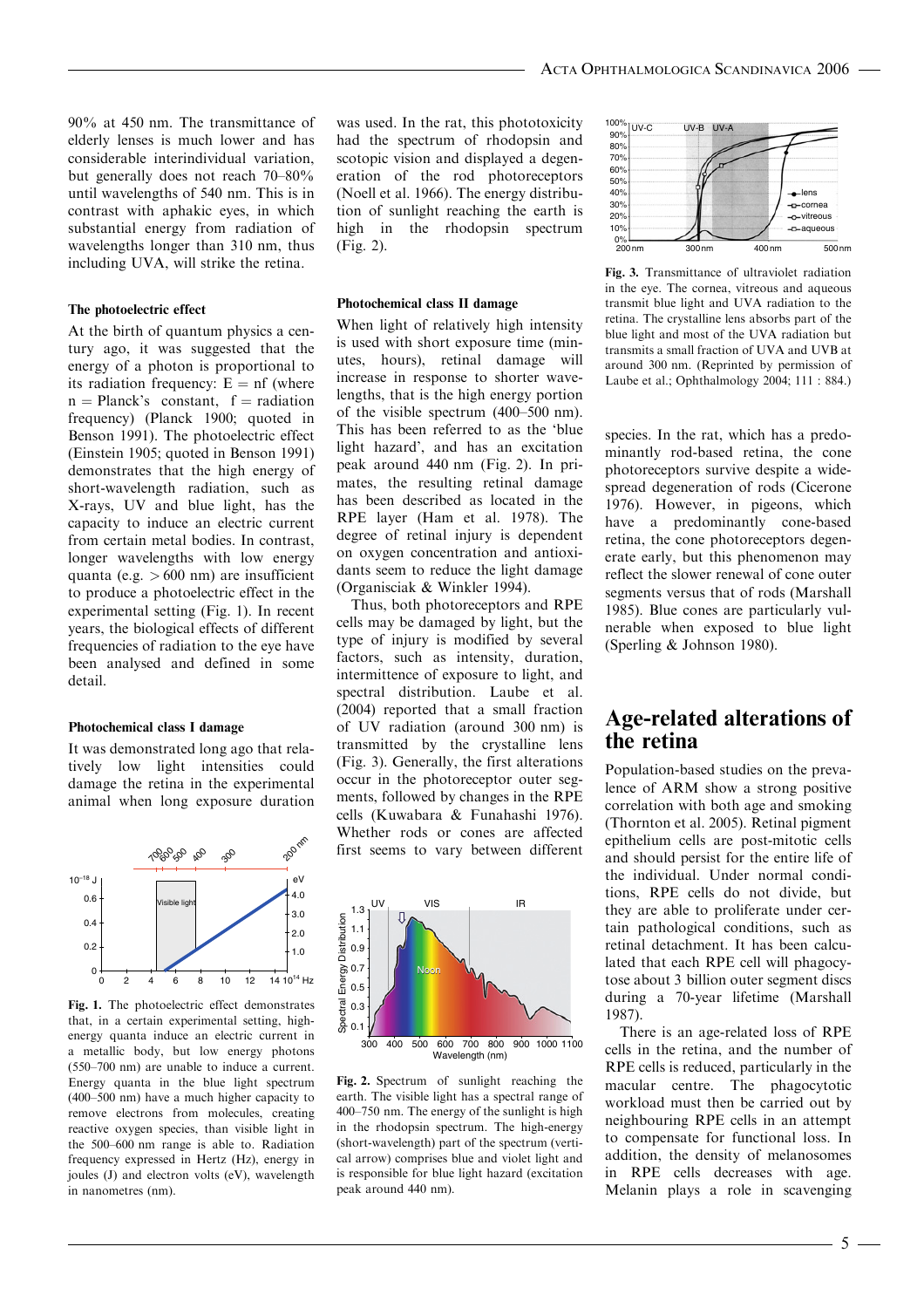free radicals and is responsible for absorption of light, thus minimizing stray light (Holz et al. 2004a). There is a continuous increase in intracellular lipofuscin in the RPE cells over time, which deteriorates cellular function and makes the retina more sensitive to radiation damage (Schütt et al. 2002). Furthermore, the formation of drusen in Bruch's membrane may compromise RPE cell function by impeding fluid transport (Starita et al. 1997) and inducing inflammatory responses (Hageman et al. 2001). In animal experiments, an increased susceptibility to light damage was reported in older rats compared with young control rats (O'Steen & Anderson 1974), indicating that the defence mechanisms in the elderly retina are insufficient to prevent cellular light damage. Accordingly, this scenario makes the ageing human retina, particularly the fovea, sensitive to light damage, and all the more so as the maximum irradiance falls on the macular area, as has been previously described (Algvere & Seregard 2002).

Rod photoreceptors seem to be more vulnerable and suffer more significant loss during ageing compared with cones (Gao & Hollyfield 1992). In human eyes, the number of rods was found to reduce by approximately 30% with age, whereas the number of cones did not change significantly (Curcio et al. 1993, 2000). Morphological studies have indicated a greater loss of rods in the macula than in the periphery. This concept is supported by recent investigations into the expression of the rod photoreceptor proteins rhodopsin and arrestin, which showed a significant decline in expression in the macula, but not in the periphery, with progression of ARM (Ethen et al. 2005). Whether this decline in rod density is genetic or whether it is related to general senescence, radiation (light) damage or other factors remains to be determined.

#### Yellow macular pigments

The macula displays yellow pigments of the carotenoid family, such as lutein and zeaxanthine. These pigments are located mainly within the Henle fibre layer and have an absorbance spectrum peaking at 460 nm; thus they act as filters for blue light and UV radiation (Krinsky et al. 2003). These carotenoids are also excellent free radical scavengers. Approximately one half of the total carotenoids in the retina are found in the macula. However, the concentration of macular pigments drops to half its value 1.5 degrees from the fixation centre, thus conferring substantial protection to the fovea only (Kilbride et al. 1989).

It has been reported that the amount of carotenoids is reduced in elderly eyes (Gellermann et al. 2002). However, in recent studies, no significant differences in macular pigment density were found with age or between the various stages of ARM (Berendschot et al. 2002; Ciulla & Hammond 2004; Jahn et al. 2005). It was concluded that all findings to date are associative only and there seems to be no direct evidence that high macular pigment levels confer a protective effect (Davies & Morland 2004).

#### Lipofuscin

Lipofuscin is a hallmark of ageing, a product accumulating in post-mitotic cells, such as neurons, cardiac muscle cells and RPE cells (Terman et al. 2004). Lipofuscin represents incompletely degraded membrane material and waste products. Ageing of cells is associated with accumulation of lipofuscin and decreasing activity of enzyme systems. Lipofuscin is thus considered a biomarker for cellular ageing (autophagy) and cumulative oxidative damage (Schütt et al. 2002).

There is a continuous accumulation of lipofuscin in RPE cells with ageing and deteriorating cellular function. By the ninth decade of age, lipofuscin granules outnumber melanin granules and a fusion of melanolipofuscin commonly occurs, occupying a substantial part of the cytoplasmic space (Feeney-Burns et al. 1980). The maximal distribution of lipofuscin coincides with the maximal distribution of rods (Marshall 1987). Accordingly, the fovea centralis has a lower density of lipofuscin than the parafoveal region, which in turn, displays much more lipofuscin than the peripheral retina (Delori et al. 2001). This fact may reflect the higher cellular density coupled with the pronounced irradiance of the macular area, as compared with the peripheral retina.

In areas with elevated concentration of lipofuscin in the retina, RPE atrophy may develop in human ARM (Holz et al. 2001; Bindewald et al. 2005). A concomitant reduced retinal sensitivity in areas with elevated auto fluorescence can be demonstrated on microperimetry (Holz et al. 2004a), thus confirming the cellular damage in this area of the retina. By the use of autofluorescence in vivo, the presence of lipofuscin was found to precede subsequent development of exudative ARM (Spaide 2003a; Schmitz-Valkenberg 2004).

Lipofuscin contains different fluorophores. A2E is a major retinoid fluorophore, derived from vitamin A-aldehyde and ethanolamine, and most probably originating from oxidative damage to the photoreceptor outer segments. Other components of lipofuscin seem to be derived from free radicalinduced oxidation of polyunsaturated lipids (Fig. 4).

Lipofuscin is associated with several deleterious effects on cellular function. It contains substances that inhibit lysosomal degradation (Eldred 1998), and express photoreactivity (Wihlmark et al. 1997). Lipofuscin generates reactive oxygen species on photoexcitation (Boulton et al. 1993; Gaillard et al. 1995) and is phototoxic to RPE cells in culture (Davies et al. 2001). In addition, it was recently reported that chloroform- insoluble components of human RPE lipofuscin significantly increase with age, and that these components are likely to mediate the formation of reactive oxygen species, particularly in response to blue light (Rozanowska et al. 2004).

#### Drusen

There is a conspicuous accumulation of debris or waste products in the extracellular matrix between the RPE and the choroid (Bruch's membrane). Although they are mostly randomly distributed in the macula, drusen are likely to form in the perifoveal retina, where the concentration of rod photoreceptors is comparatively high. Accordingly, at the edge of a geographic atrophy the formation of drusen is often conspicuous, which is believed to reflect rod damage (Holz et al. 2004a).

Non-degraded material is extruded from the RPE cells. Basal laminar deposit is located between the RPE plasma membrane and the basal lamina. Basal linear deposit accumulates between the RPE basal lamina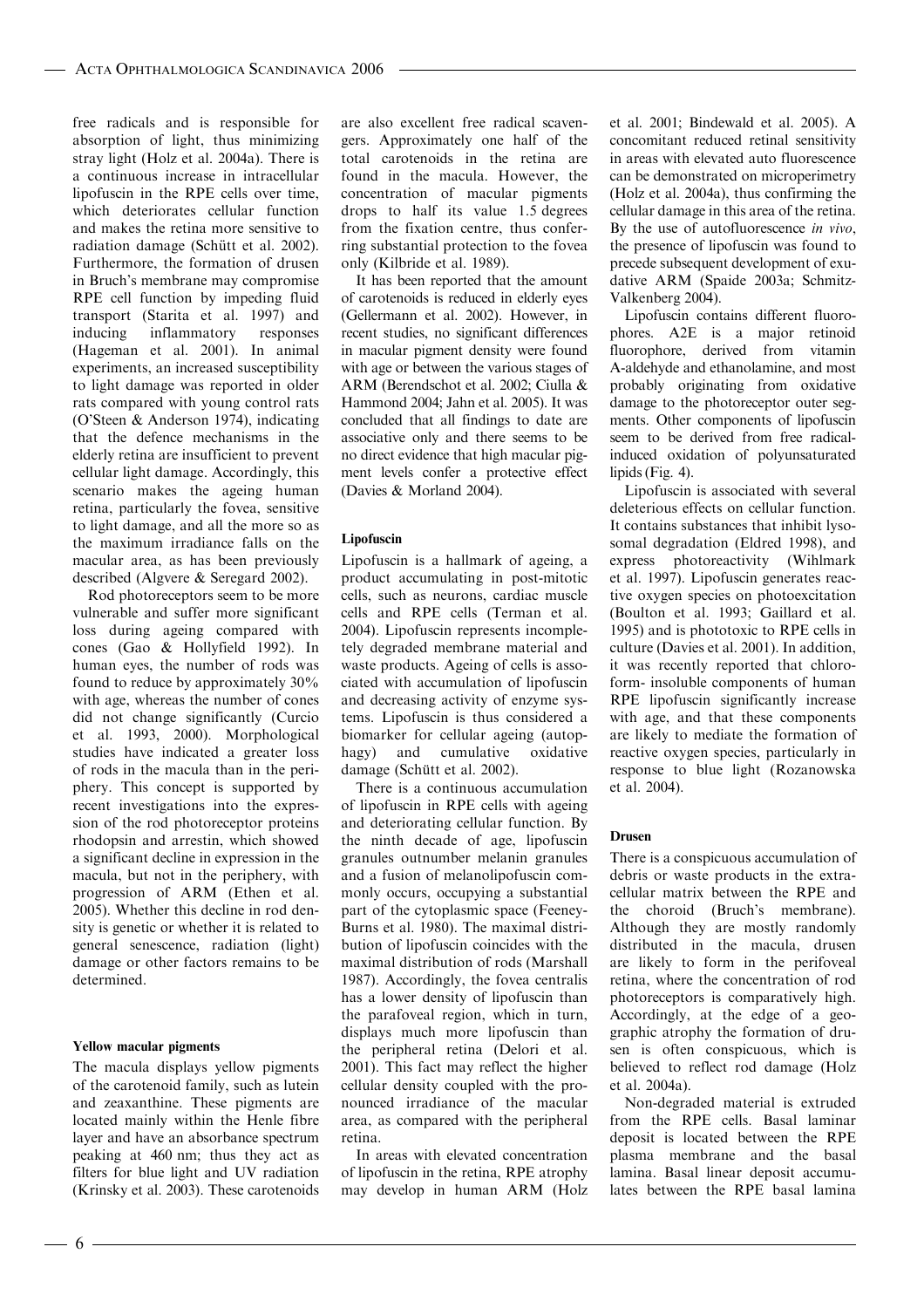

Fig. 4. Schematic illustration of ageing in RPE cells. (A) In response to radiation, the photoreceptor outer segments are subjected to the peroxidation of their polyunsaturated lipids, their tips are shed and phagocytosed by RPE, digested in lysosomes; the residual bodies eventually form lipofuscin. The short-wavelength radiation (blue light) will induce blue light damage, including oxidative mechanisms, mediated by lipofuscin chromophores, to several vital structures such as mitochondria and DNA. (B) With increasing age, the amount of lipofuscin (red symbols) in RPE will augment considerably, making the cell more vulnerable to irradiation and oxidative damage. Some undigested end-products are extruded from RPE cells to the extracellular space (basal laminar deposit) and to Bruch's membrane (basal linear deposit), in which a secondary inflammatory response may occur (clinically recognized as soft drusen).

and the inner collagenous layer of Bruch's membrane (Fig. 4B). Basal linear deposit is the ultrastructural correlate to soft drusen (Green & Enger 1993; Curcio & Millican 1999). The thickening of Bruch's membrane with cross-linking between the collagen fibres and increasing lipid incorporation render a decreased hydraulic conductivity and the membrane becomes more hydrophobic, impeding fluid transport (Starita et al. 1997; Guo et al. 1999). The main resistance develops in the inner collagenous layer of Bruch's membrane, most likely due to a progressive accumulation of lipid deposits in this layer (Pauleikoff et al. 1990; Starita et al. 1997; Holz et al. 2004a). These lipids contain phospholipids and neutral fats and show a continuous increase with age. The peroxidized lipids seem to be derived, at least partly, from polyunsaturated fatty acids in the photoreceptor outer segments (Spaide et al. 2003b).

### Inflammatory response in ARM

There is accumulating evidence that local inflammation may exacerbate the effects of the primary extracellular deposits in Bruch's membrane clinically recognized as drusen. It is known from general pathology that foreign material deposited in the extracellular space, sooner or later, is likely to induce an inflammatory or immunogenic response. In surgically excised subretinal fibrovascular membranes from human eyes with late ARM, inflammatory cells, such as macrophages and lymphocytes, are found regularly (Seregard et al. 1994; Spraul et al. 1999; Czaky et al. 2004). An activation of monocytes that express the angiogenic tumour necrosis factor (TNF-a) was recently demonstrated in patients with ARM (Cousins et al. 2004).

Morphological investigations indicate that cellular remnants, melanin granules, lipofuscin and other debris derived from RPE cells are extruded to the inner collagenous layer of Bruch's membrane (Johnson et al. 2003). A new concept has emerged, suggesting that immunogenic cells, such as dendritic cells, participate in the cellular response and that several complement components are activated (Hageman et al. 2001).

In an animal model of ARM, complement activation and immune complex deposition (IgG) in the RPE and choroid accompanied senescence in mice. These pathological events may induce an infiltration of macrophages that are supposed to aid in the clearance of drusen. However, it was suggested that impaired macrophage recruitment may allow the accumulation of complement C5a and IgG, which induces vascular endothelial growth factor (VEGF) production by the RPE and mediates the development of choroidal neovascularization (CNV) (Ambati et al. 2003). This experimental model implicates that impaired macrophage function in vivo allows the accretion of proteins associated with complement activation and immune complexes in areas of basal linear deposits and drusen. Impaired macrophage mobilization would prevent clearance of basal linear deposits, including drusen and a variety of proteins.

This hypothesis is far from proven. Other experiments suggest that macrophages may have a pivotal role; both macrophages and RPE cells express angiogenic cytokines in CNV (Grossniklaus et al. 2002). A role for local, chronic inflammation in the formation of drusen in the ageing eye has been proposed (Anderson et al. 2002, 2004). It is noteworthy, however, that macrophage depletion diminishes lesion size or inhibits experimental CNV in an experimental mouse model, supporting the hypothesis that macrophages may even contribute to the severity of the lesion (Espinosa-Heidmann et al. 2003; Sakurai et al. 2003).

Factors have emerged that suggest a genetic predisposition for ARM, probably including certain constellations of different gene mutations. Bruch's membrane is a stratified extracellular-matrix complex that includes fibulins, which are extracellular-matrix proteins. Mutations in the fibulin 5 gene have been found in 1.7% of patients with ARM (Stone et al. 2004). Recently, a variant in the complement factor gene (CFH) on chromosome 1 was found to be strongly associated with late ARM. The CFH is a key regulator of the complement system and the polymorphism is in a

- 7 –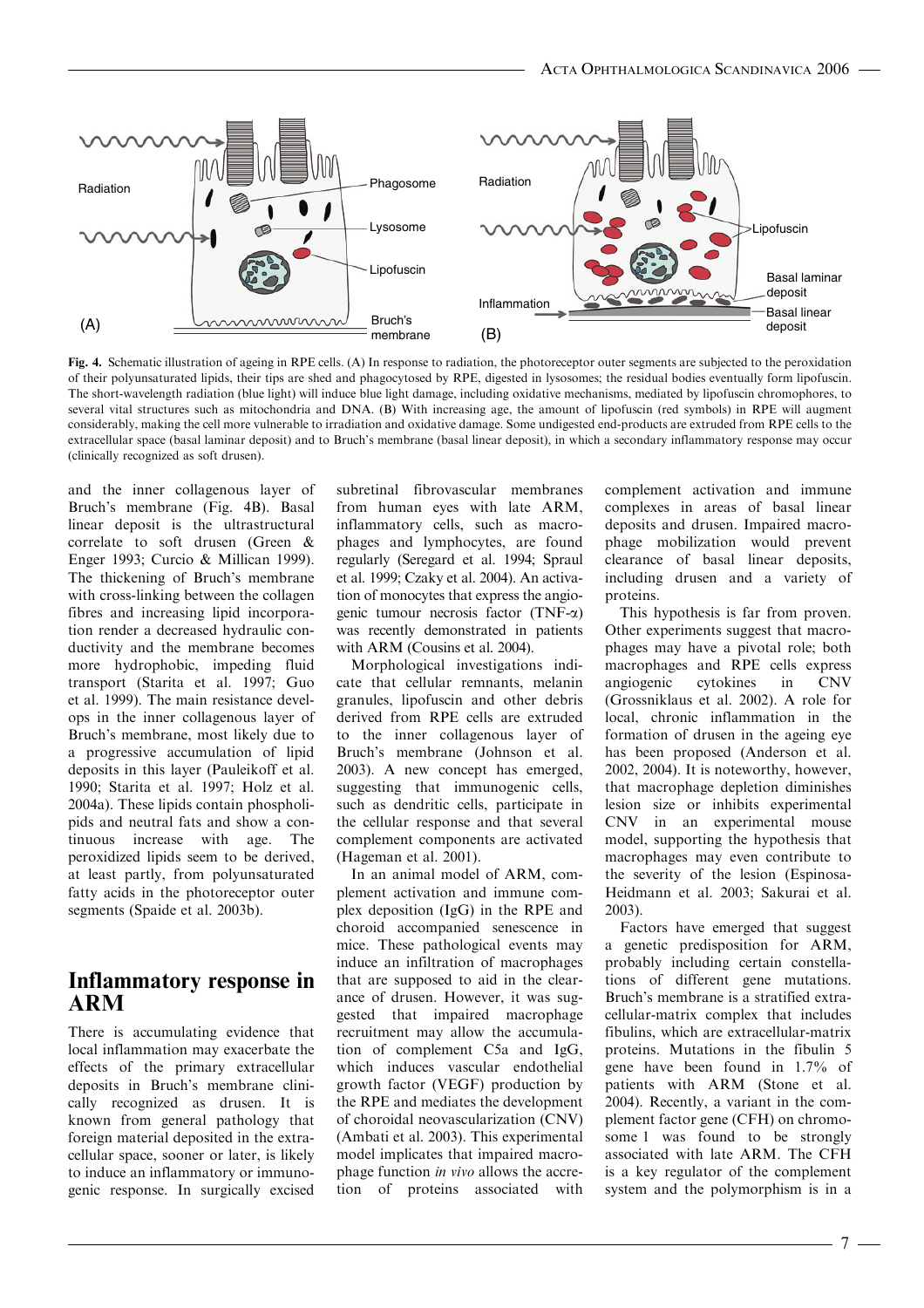region of CFH that binds heparin and C-reactive protein (Edwards et al. 2005; Haines et al. 2005; Klein et al. 2005). In addition, the complement factor H, the major inhibitor of the alternative complement pathway, accumulates within drusen and is synthesized by the RPE; multiple HF1 variants were reported occurring at a frequency of 50% in ARM and 29% in controls (Hageman et al. 2005).

To date it seems reasonable to assume that inflammatory and immunological responses operate in the extracellular matrix between the RPE and choroid, although the pathogenetic mechanisms are far from clear.

#### Choroidal neovascularization (CNV)

Inflammatory response is likely to induce further pathological changes, including vascular alterations. An increased expression of angiogenic growth factors, such as VEGF, are present in the RPE and in the outer nuclear layer of the maculae with ARM (Kvanta et al. 1996; Kliffen et al. 1997). Macrophages, RPE cells and vascular endothelial cells express angiogenic cytokines and, in association with other pathogenetic mechanisms, induce a neovascular response (Grossniklaus et al. 2002).

The CNV generally grows into the inner portion of Bruch's membrane, ultrastructurally recognized as the basal linear deposit, an area into which peroxidized lipids have accumulated (Spaide 2003b; Holtz et al. 2004). The pathogenesis of CNV is ultimately a consequence of a disturbed balance between several pro- and antiangiogenic factors. The extensive literature on angiogenesis is not included in this survey.

Accordingly, intravitreal triamcinolone acetonide was found to inhibit experimental CNV in a laser-treated rat model (Ciulla et al. 2003), and when photodynamic therapy was combined with a triamcinolone injection, favourable results were achieved in human eyes with CNV (Spaide et al. 2005). It was recently reported that C-reactive protein and interleukin 6, markers of inflammation and indicators of the risk of cardiovascular disease, are elevated in neovascular ARM (Seddon et al. 2004, 2005). Furthermore, neovascular ARM seems to be associated with cardiovascular disease (Age-Related Eye Disease Study 2004).

### Free radicals

Accumulating evidence indicates that oxidative (free radical) damage is a pathogenetic factor in ageing and has a significant influence on the development of ARM. It has been estimated that approximately 3% of the oxygen used produces reactive oxygen species. Reactive oxygen species can be derived from leakage of electrons from mitochondrial aerobic metabolism, and include superoxide, hydrogen peroxide and singlet oxygen.

Choroidal blood flow far supersedes that required to nourish the neural retina. Its venous blood flow is oxygenated to 90%. In the submacular area, choroidal blood flow is significantly higher than in the periphery (Alm & Bill 1973). Approximately 1% of the oxygen in the blood is extracted from the choroidal circulation, indicating that there is a tremendous excess of oxygen that is never used.

Due to the high blood perfusion rate, the oxygen tension in the retina is very high. Oxidative damage is likely to occur in an environment of extremely high oxygen tension, such as the centre of the macula, which has a continuous and lifelong exposure to radiation (photons). Reactive oxygen species (free radicals) are formed, particularly in response to short-wavelength irradiation. Photoreceptor outer segments are rich in polyunsaturated fatty acids. The outer segments, altered by irradiation, are phagocytosed by the RPE cells, which may become damaged by the engulfed reactive oxygen species. Experiments show that rod outer segments mediate mitochondrial DNA damage and apoptosis in human RPE cells in tissue culture (Jin et al. 2001). This scenario demonstrates the pivotal influence of photoreceptor outer segments on RPE function.

Lipid peroxidation has been defined as 'the oxidative deterioration of polyunsaturated lipids' (i.e. lipids that contain more than double carbon- carbon double bonds). Free radicals deteriorate lysosome function, giving rise to byproducts such as lipofuscin. With age, there is an increasing accumulation of lipofuscin in the RPE cells, featuring ARM. Lipofuscin accumulates in the lysosomes of RPE cells and is associated with several adverse effects on RPE cell function and survival.

A2E (N-retinidene-N-retinylethanoleamine) is a major fluorophore of lipofuscin and is generated, at least partly, from transretinal. A2E generates free radicals in response to irradiation, particularly by blue light. The formation of reactive oxygen species will impair the oxygen-driven activity in the mitochondria, the 'power plant' of the cell, by altering its DNA. A2E specifically targets cytochrome oxidase (COX) inhibiting mitochondrial respiration (Schütt et al. 2000; Sparrow & Cai 2001). Mitochondrial changes may, in turn, lead to apoptosis of elderly RPE cells that have become loaded with lipofuscin.

The body has two lines of defence:

- (1) antioxidant enzymes, such as superoxide dismutase, catalase and peroxidase, and
- (2) antioxidant nutrients, such as alpha-tocopherol (vitamin E) and ascorbic acid (vitamin C).

However, with ageing the defensive mechanisms of the body seem to become insufficient. There is a continuous increase in lipofuscin in postmitotic cells, particularly in the RPE, reflecting the insufficiency of their defence to oxidative damage.

It is reasonable to assume that when the defensive mechanisms become insufficient with increasing age, degenerative changes in RPE cells ultimately occur in response to a lifelong exposure to radiation and reactive oxygen species (Barja 2002). Research on RPE cells in tissue culture has identified several pathogenetic cellular events, such as the accumulation of lipofuscin and other chromophores, which are likely to mediate and aggravate mitochondrial DNA damage (Liang & Godley 2003). Protective effects from a variety of antioxidants have been demonstrated. Antioxidants capture free radicals, thereby to some extent alleviating the chain reaction of deleterious effects on other molecules.

### Experimental blue light damage

Animal experiments show that retinal exposure to excessive levels of white light induce apoptotic cell death of photoreceptors and, with a short delay, do the same in RPE cells (Hafezi et al. 1997; Grimm et al.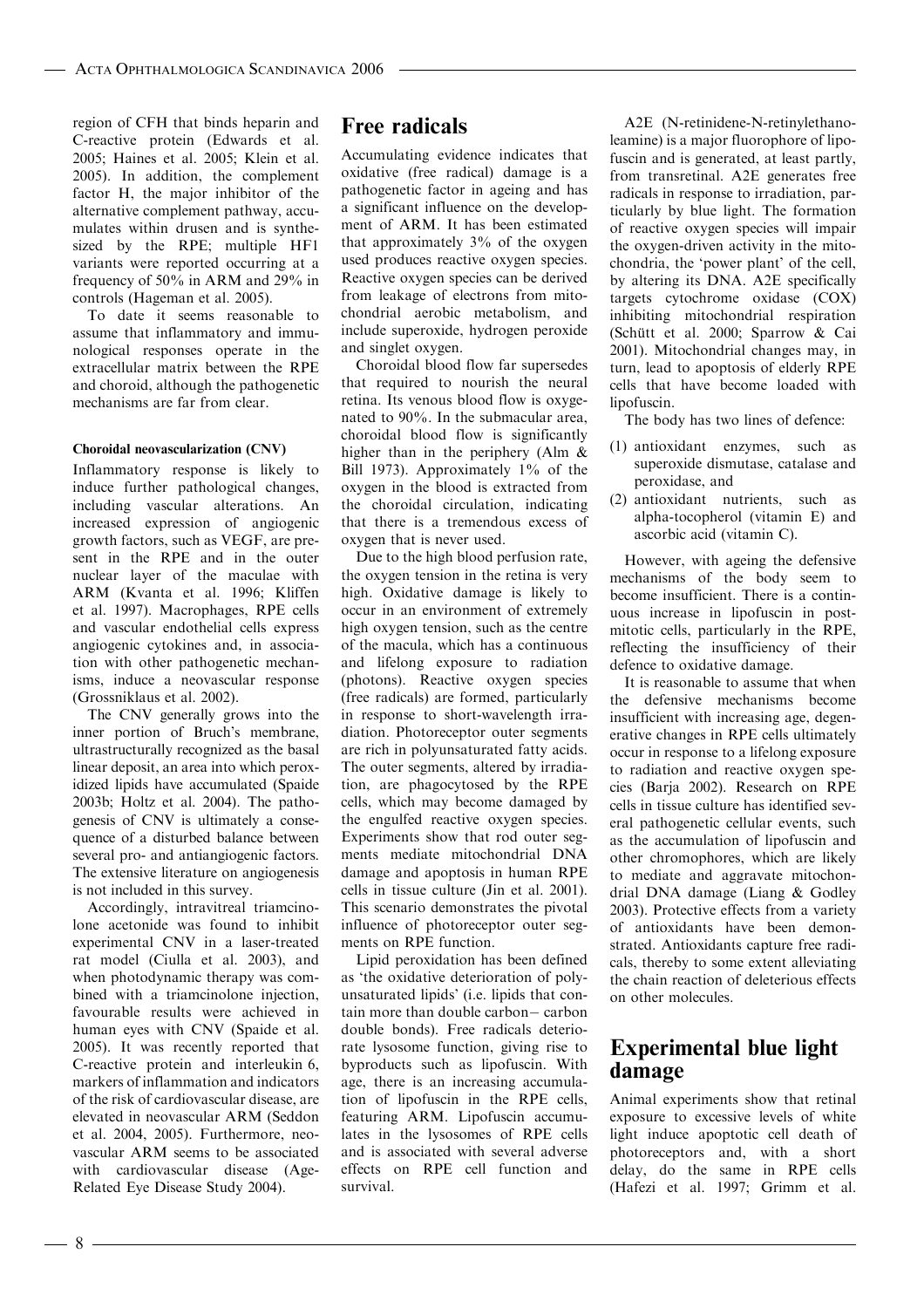2001). It has been unequivocally demonstrated that the blue light hazard is mediated through absorption of blue light by rhodopsin.

Accumulating evidence indicates that light exposure triggers photoreceptor apoptosis only in the presence of rhodopsin. The RPE protein RPE65, which is an important determinant for rhodopsin regeneration in mice, is a prerequisite for light damage (Iseli et al. 2002; Wenzel et al. 2005). No light damage could be induced in RPE65-deficient mice deprived of rhodopsin. Light damage occurs only when the retina is supplied with retinoid metabolites such as 11-cis retinal, the chromophore of rod and cone opsins, or other toxic byproducts (Grimm et al. 2000a). Repetitive photon absorptions in association with rhodopsin regeneration seem to be required in order to trigger photoreceptor apoptosis. It is conceivable, although not proven, that repetitive light stimuli in a mesopic level of adaptation may make the retina particularly sensitive to light damage.

The photoelectric effect, known from quantum physics, explains many of the biological events induced by shortwavelength irradiation. The highenergy photons in the spectrum of blue light and adjacent UVA radiation have the power to damage the cellular function and structure of photoreceptors and RPE. These photons create reactive oxygen species, which are deleterious to a variety of cellular organelles, particularly the mitochondrial DNA, and ultimately result in apoptotic cell death.

It is well established that the formation of reactive oxygen species increases with decreasing wavelength (Boulton et al. 1993; Rozanowska et al. 1998). On the cellular level, 470–490-nm light was reported to induce oxidant injury in both the inner and outer segments of rod photoreceptors, an event requiring rhodopsin activation (Demontis et al. 2002).

The increased risk of mitochondrial damage induced by blue light has been demonstrated in many experimental models. For example, red light of a certain intensity is insufficient to induce retinal damage, whereas blue light of the same intensity will cause retinal injury. Deep blue light has been described as 50–80 times more efficient at causing photoreceptor damage than green light (Rapp & Smith 1992). Following exposure to blue light (400–480 nm), photoreceptor apoptosis was induced in the rat, the most pronounced cell death occurring 16 hours after irradiation in the dark. Immunoreactivity for caspase-3 was up-regulated in the outer nuclear layer of the retina and, concurrently, cytochrome C was released from the mitochondria. These events result in apoptotic cell death (Wu et al. 1999, 2002).

Using narrow-band blue (403 nm) and green (550 nm) light, adjusted to the same energy, exposure to blue light was found to severely damage rod photoreceptors, while green light did not (Grimm et al. 2001; Wenzel et al. 2005).

Photoconsumption of oxygen by human ocular lipofuscin increases with decreasing wavelengths of the exciting irradiation, the effects of blue light being much more pronounced than those of red light (Pawlack et al. 2002). Blue light damage is thus likely to be mediated by endogenous chromophores, such as lipofuscin (Boulton et al. 2001). It has been further demonstrated that chloroform-insoluble components (ChNS) of lipofuscin granules significantly increase with ageing, and that ChNS mediate photoinduced oxygen uptake (photogenerating singlet oxygen) with rates that increase with decreasing wavelengths (Rozanowska et al. 2004). Thus, the oxidative damage to RPE cells loaded with lipofuscin is enhanced in response to blue light, a phenomenon that occurs in cells in elderly subjects and in patients with ARM.

Light radiation (near-ultraviolet) was demonstrated to accelerate the formation of lipofuscin fluorophores and ageing of RPE cells in tissue culture (Li et al. 1999). Autofluorescence from lipofuscin can be demonstrated in response to blue light. In addition, exposure of RPE cells in culture to near UV light reduced the proliferation of the cells, accompanied by increased lipofuscin content. In turn, lipofuscin accumulation in RPE cells induced enhanced sensitivity to blue light irradiation (Wihlmark et al. 1997; Nilsson et al. 2003).

Thus, lipofuscin fluorophores seem to play an important role in the blue light hazard phenomenon. The fluorophore A2E mediates blue light-induced (peak around 430 nm) damage to RPE cells, involving oxidative mechanisms, where DNA is the target of the photodynamic effects (Sparrow & Cai 2001; Sparrow et al. 2002, 2003). A2E targets mitochondria and induces apoptosis (Suter et al. 2000). A2E also acts as an inhibitor of lysomal degradative functions (Bermann et al. 2001). It is notable that when oxygen was removed from the culture media of human RPE cells in culture, the blue light damage was found to be basically blocked (Sparrow et al. 2002).

In an experimental model, transgenic mice with over-expression of APO B100 and increased LDL cholesterol in the blood were more susceptible to blue light-induced formation of sub-RPE deposits than the controls; thus high-fat diet and blue light exposure aggravate oxidant injury (Espinosa-Heidmann et al. 2004).

As previously mentioned, the formation of lipofuscin in RPE cells requires a normal visual cycle. The absence of retinoid metabolites such as retinal prevents RPE apoptosis (Grimm et al. 2000a; Katz & Redmond 2001). Accordingly, light damage to the retina is dependent on the amount of rhodopsin available for bleaching and RPE65 deficient mice, lacking rhodopsin, are protected against light-induced apoptosis of RPE cells (Grimm et al. 2001).

These results have been explained on the basis of rhodopsin photoreversal: blue light regenerates rhodopsin from its bleaching intermediates and can thus provide increased numbers of bleachable rhodopsin molecules (Grimm et al. 2000b). Blue light promotes the photoisomerization of alltrans-retinal , which leads to the regeneration of rhodopsin and an increase in phototransduction, thus in turn promoting photoreceptor apoptosis (Margrain et al. 2004). This concept was supported by experiments on mutant mice that lack rhodopsin and in these animals no blue light photoreceptor damage could be induced. Accordingly, when both metabolic rhodopsin regeneration and photoreversal bleaching were inhibited in wild-type mice, blue light exposure induced only moderate lesions. Green light had no effect (Grimm et al. 2001).

It should be emphasized, however, that light-induced retinal degeneration is a complex series of events, involving caspase-dependent apoptosis and a

 $-9 -$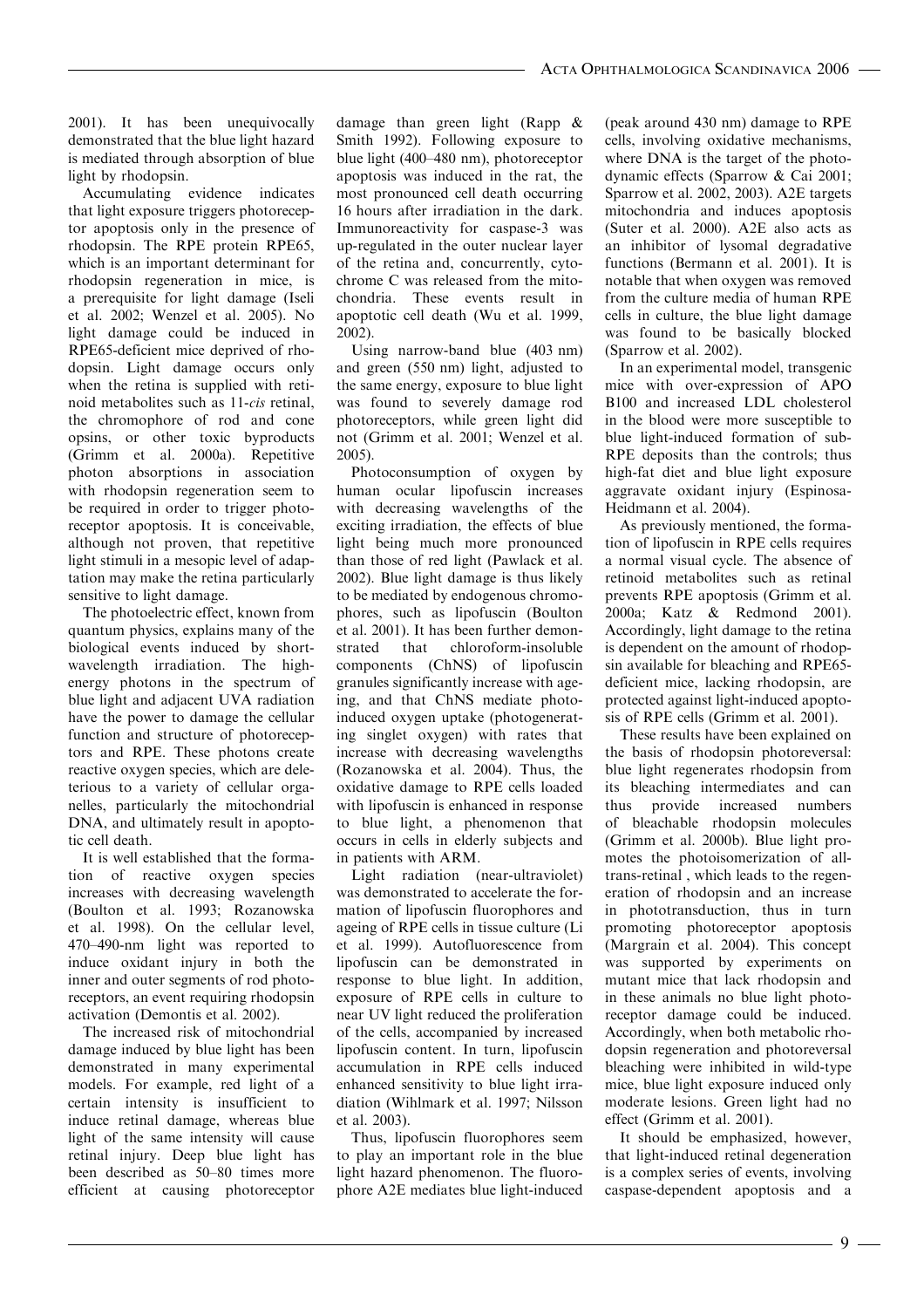number of caspase-independent pathways to cellular death (Hao et al. 2002; Wenzel et al. 2005).

### The dramatic change in ocular transmittance in pseudophakic eyes

The crystalline lens of the young and healthy human eye has a high level of transparency for optic radiation of short wavelengths (400–500 nm). The photochemical class 2 damage or blue light hazard peaks at 430–440 nm. It is noteworthy that there is already an accumulation of lipofuscin in RPE cells during the second and third decades of life (Delori et al. 2001).

There is a progressive increase in absorbance within the blue light spectrum due to colour changes in the crystalline lens; this is attributable to several factors, such as oxidation products of tryptophan and glycosylation of lens proteins (Mellerio 1994). The crystalline lens becomes increasingly yellowish with age and the pigmentation of the lens eventually acts as a protective barrier against blue light (Fig. 5). This 'normal' change is associated with a slight decrease in scotopic vision. For example, by the age of 53 years, the scotopic vision of the human eye has decreased by 33% compared with that in childhood. By the age of 75 years, scotopic vision has reduced by 75%. At the same time, the protection provided by the crystalline lens against UV radiation and blue light



Fig. 5. Transmittance of the human lens as function of age. At 5 years of age, the lens is transparent for blue and violet light and even for some  $UVA < 400$  nm (white line). With increasing age, the absorption of short-wavelength light is augmented. The elderly crystalline lens operates as a 'yellow' filter, blocking a considerable fraction of blue light, as indicated by the transmittance from about 50–80 years (red lines).

has increased to approximately 90%. The crystalline lens absorbs most UVB and UVA radiation up to 390–400 nm.

#### Blue light retinal damage in pseudophakic eyes

When the cataractous lens is removed and replaced by a clear intraocular lens (IOL), a dramatic increase in the ocular transmittance of radiation occurs. In the aphakic eye (with no IOL) there is almost unlimited transmission of blue light and a portion of the UVA radiation to the retina. A cascade of cellular effects is induced when the short-wavelength radiation strikes the retina.

Due to the increased transmission of radiation to the retina in non-phakic eyes, the stress caused by high-energy photons on photoreceptor and RPE cells is substantially augmented. Extensive laboratory work indicates a manifold of cellular events in response to high-energy radiation, such as increased lipid peroxidation, deterioration of lysosome function and accumulation of lipofuscin with chromophores, such as A2E (Fig. 4A, B).

As previously mentioned, A2E is one of the chromophores in lipofuscin responsible for the blue light sensitivity of RPE. A2E generates singlet oxygen, which, through intermediate products, induces mitochondrial and DNA damage. Thus, the removal of a cataractous lens leaves the RPE vulnerable at an age when its content of blue light-sensitive A2E is high and will continue to increase with the years (Sparrow et al. 2004).

The deleterious effects of shortwavelength irradiation on RPE cells loaded with lipofuscin have been demonstrated. In response to blue light irradiation, RPE cells that did not contain substantial amounts of A2E remained viable, whereas RPE cells that had amassed A2E underwent apoptotic cell death (Sparrow et al. 2004). Thus, A2E is one major mediator of the blue light hazard (peak around 430 nm). In the ageing eye, chloroforminsoluble components (ChNS) of lipofuscin also accumulate and these are particularly apt to enhance the oxidative damage induced by free radicals in response to blue light irradiation (Rozanowska et al. 2004).

Although several other mechanisms producing cellular damage may be operating in the pseudophakic eye, short-wavelength radiation is in all probability a major factor.

### Progression of ARM in pseudophakic eyes

Some clinical reports have suggested that cataract surgery may increase the development or progression to neovascular ARM or geographic atrophy (Pollack et al. 1996, 1997; Chaine et al. 1998). The Beaver Dam Eye Study (Madison, Wisconsin) indicated that aphakic or pseudophakic eyes at baseline had more than double the odds for ARM progression and for the development of late ARM than phakic eyes (Klein et al. 1998). Similarly, in the Blue Mountains Eye Study (Sydney, Australia), a significant increase in late ARM at 5 years was reported in pseudophakic eyes as compared with phakic eyes (Mitchell et al. 2002).

In a comprehensive analysis of the pooled data from the Beaver Dam Eye Study and the Blue Mountains Eye Study, comprising 6019 participants (11 393 eyes), an increased risk for late ARM was found at 5 years after cataract surgery (Wang et al. 2003). Almost all eyes that developed late-stage ARM during the 5-year period had some early stage ARM lesions at baseline. Late ARM (neovascular ARM or geographic atrophy) had developed in  $6.0-7.5%$  of non-phakic eyes compared with 0.7% of phakic eyes at 5 years after surgery. Neovascular ARM developed in 4.2% of right and 4.1% of left non-phakic eyes over the 5-year period, compared with 0.4% of right and 0.3% of left eyes. After adjustment for gender, smoking and the presence of indistinct drusen and retinal pigment abnormalities at baseline, non-phakic eyes were found to have a considerably higher risk for developing late ARM compared with phakic eyes (odds ratio  $= 5.7$ ). These results are in line with those of a post-mortem study, in which increased prevalence of disciform and neovascular ARM was found in pseudophakic eyes as compared with age-matched controls (van der Schaft et al. 1994).

There may be other reasons for the increased incidence of late ARM in nonphakic eyes. Cystoid macular oedema (CME), presumably associated with inflammatory changes, is common after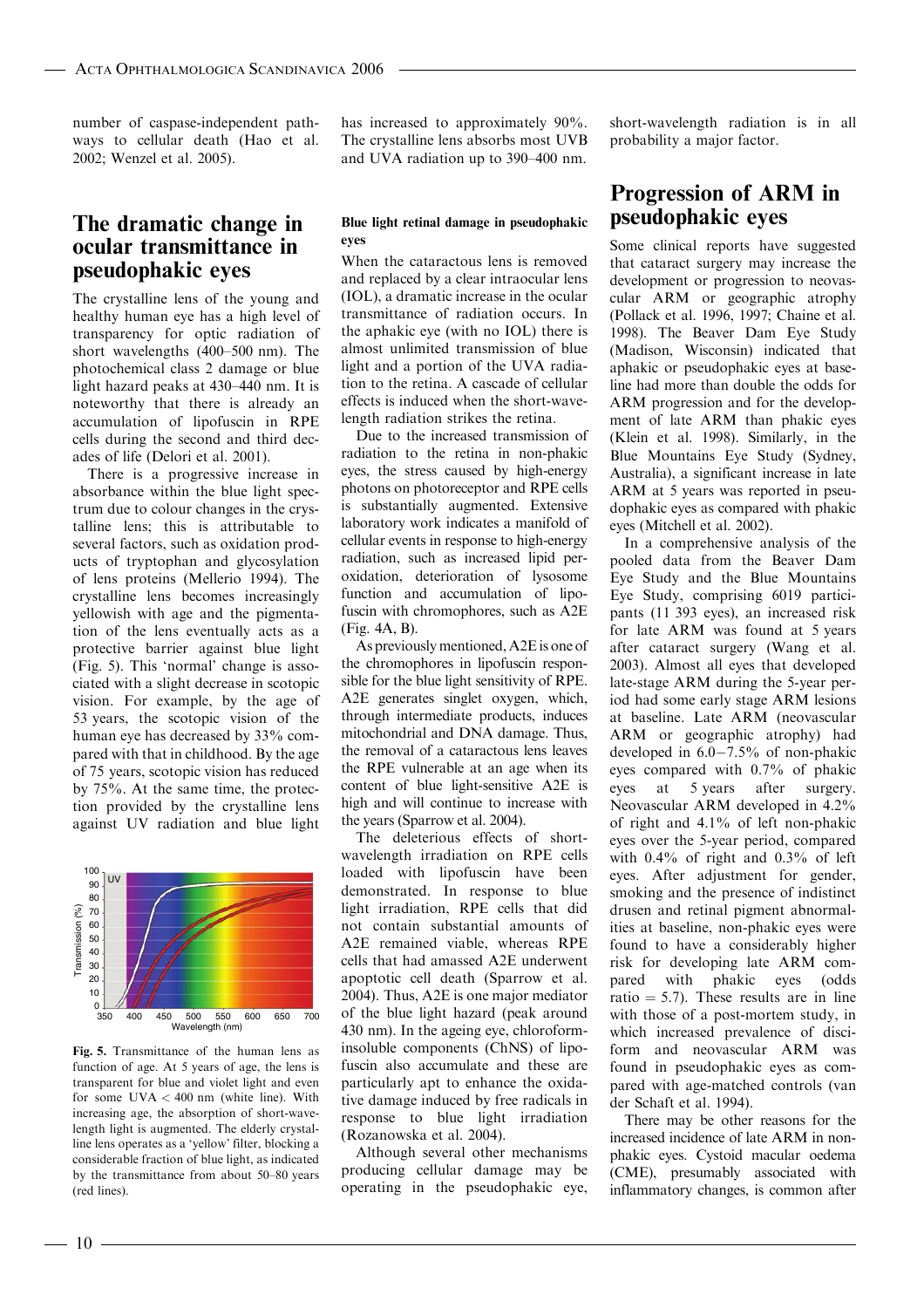cataract surgery. The greatest incidence of clinically significant postoperative CME occurs 1–3 months after surgery. In the majority of cases this condition resolves within weeks or months. In approximately 1% of cataract extractions, chronic CME persists for more than 6 months (Dick et al. 2001). Notwithstanding this, the impact of CME on the development of late ARM remains uncertain and ambiguous.

It is reasonable to assume that an increased susceptibility to phototoxic light damage after cataract surgery persists, making the retina more vulnerable to longlasting radiation, particularly in elderly subjects(Pollack et al. 1996).

### Putative prophylactic measures

#### 'Yellow' intraocular lenses (IOLs)

The IOLs with UV-filter were introduced in the 1980s. Ultraviolet filter IOLs are supposed to confer protection against radiation below 400 nm; for longer wavelengths the transmittance increases substantially compared with that of the normal ageing crystalline lens. However, it was recently reported that a number of traditional IOLs actually transmit more than 10% of UVA radiation between 350 nm and 400 nm (Laube et al. 2004); these high-energy



Fig. 7. A traditional UV-absorbing IOL protects the retina from UV radiation (violet line). A 'yellow' IOL also protects the retina from violet and blue light (yellow line).

photons have the capacity to induce deleterious cellular effects (Fig. 3).

New types of 'yellow' IOLs have been introduced, which have a filtering effect that mimics that of the ageing human lens by attenuating light from wavelengths between 400 nm and 500 nm (Figs 6 and 7). The yellow IOLs provide a better degree of protection against UV radiation and blue light than traditional IOLs that have only UV filtering capabilities (Mainster 2005 & Sparrow 2003).

Experimental data indicate that the yellow filters protect RPE cells that are exposed to blue, green and white light, respectively. Pigmented rabbits were exposed to xenon light; one eye of the animals was protected by a yellow filter and a clear polymethylmethacrylate



Fig. 6. The spectral energy of sunlight in the aphakic eye. When the crystalline lens is removed, the retina will lose the protection for short-wavelength radiation that is attenuated by the elderly crystalline lens (vertical arrow). A 'yellow' IOL protects the retina from high-energy photons by attenuating blue light and absorbing most of the violet (red line).

(PMMA) lens was placed in front of the fellow eye. The total irradiance of the eyes was equalized by neutral density filters in front of the PMMA material. Electrophysiological recordings showed significantly more damage to both neuroretinal and RPE function in eyes behind the PMMA material than in those behind yellow filters (Nilsson et al. 1990).

Human RPE cells were allowed to accumulate A2E in tissue culture to levels that are comparable to the amounts present in vivo. When protected by a yellow IOL, transmission of blue light (peak 430 nm) was attenuated by approximately 50% and apoptotic cell death was reduced by 80% compared with irradiation in the absence of IOL. In contrast, when four different traditional IOLs were tested in the same experimental setting, the reduction of the number of non-viable cells was only 10–20% when exposed to blue light, 40–60% in response to green light (peak 550 nm) and  $20-40\%$  in response to white light (390–750 nm). The experiments thus demonstrate that even green and white light may have detrimental effects on A2E-laden RPE cells, such as those in elderly eyes. These adverse effects are alleviated by a yellow IOL. In conclusion, the blue lightabsorbing IOL was associated with significant reduction  $(78-82%)$  in the death of A2E-laden RPE cells that were exposed to blue, green or white light (Sparrow et al. 2004).

The yellow IOL gives a yellowish hue to the ocular image which, generally, does not seem to be a problem. The yellow IOLs induce a reduction of the scotopic sensitivity (Mainster 2005 & Sparrow 2003). This moderate loss of scotopic vision was found to be of the same magnitude as that of a 53-yearold human lens. Patients with the blue light-blocking IOL exhibit a significant threshold elevation at 410 nm (violet light) and at 450 nm (blue light). However, no significant differences in visual performance were found at 500 nm or 560 nm (green light) between patients implanted with the yellow IOL and those implanted with the clear IOL (Jackson 2005).

The yellow IOLs reduce the optical chromatic aberration by blocking blue light. In addition, there is an enhancement of contrast sensitivity and a reduction of glare (Wolffsohn et al. 2000). These phenomena are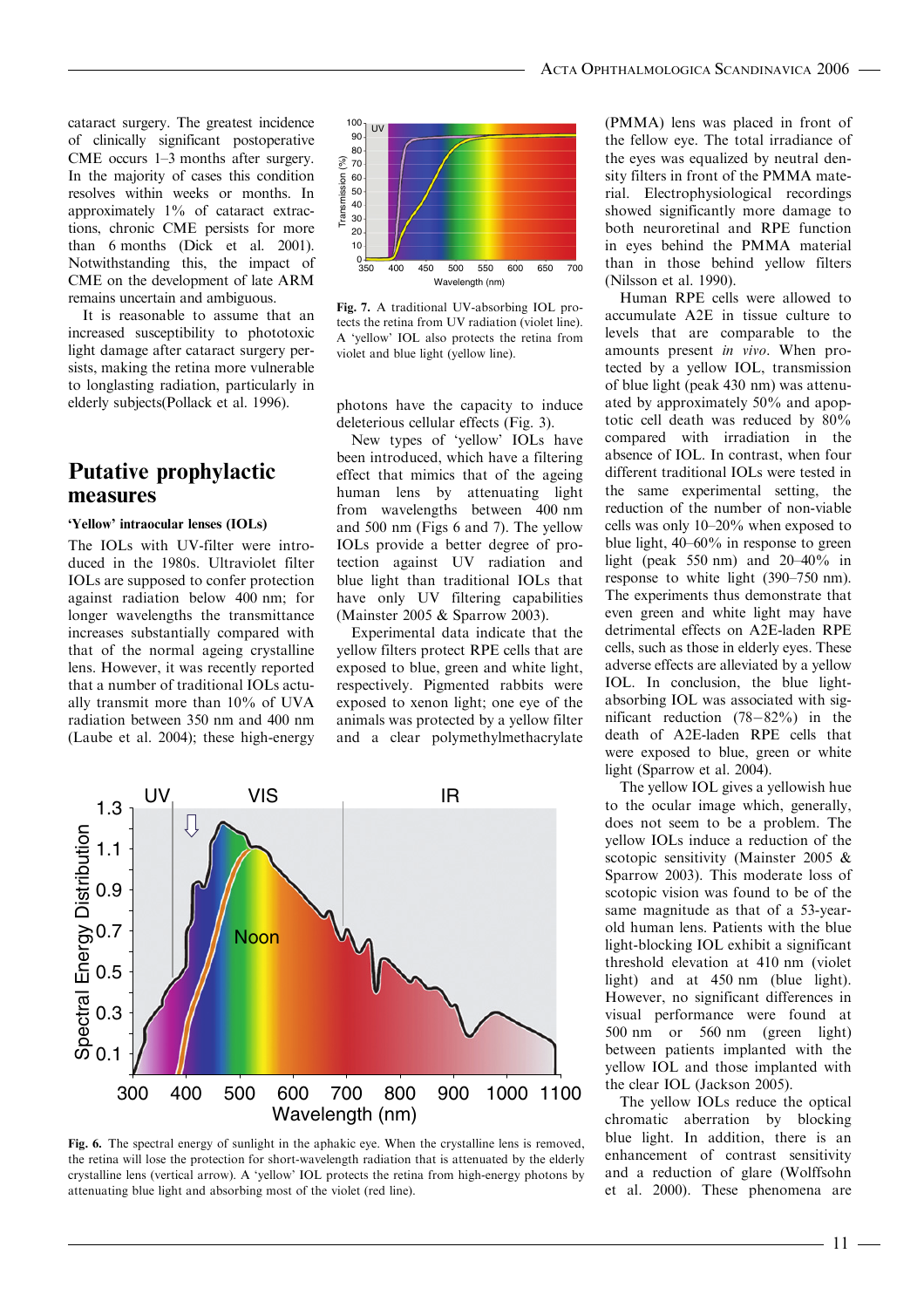definitively advantageous for elderly eyes or in subjects with ARM. However, perception of the colour blue is certainly affected. On the other hand, blue cones do not contribute to high visual acuity. Clinical experience indicates that people with a clear IOL in one eye and a yellow IOL in the fellow eye are not disturbed by the slight differences in the images.

Thus, experimental and theoretical data indicate that a yellow IOL is likely to confer protection to retinal cells. The blocking of UVA radiation from the retina is important. Although the indications for the use of yellow IOLs have not been elucidated, it is, from a theoretical point of view, most rational to use a yellow IOL for cataract surgery in patients at risk for ARM and in those with ARM (Margrain et al. 2004; Nilsson 2004; Braunstein & Sparrow 2005). A randomized clinical trial is warranted to assess to what extent yellow IOLs will reduce the risk for or progression of ARM.

### Prophylactic treatment with antioxidants

Another approach to prophylactic treatment for ARM is based on the capacity of various antioxidants to alleviate or reduce the detrimental effects of reactive oxygen species in response to radiation and other noxious stimuli. Extensive laboratory investigations have demonstrated the role of oxidative stress and the inhibitory effects of antioxidants on RPE cellular function (Beatty et al. 2000; Sundelin & Nilsson 2001).

The Age-related Eye Disease Study (AREDS) (2001), a randomized, placebo-controlled clinical trial, comprising 3640 participants, using supplementation with high-dose antioxidants (average follow-up 6.5 years) showed a significant reduction in rates of at least moderate visual loss in certain categories of ARM. Participants were randomized to daily antioxidants (vitamin C 500 mg, vitamin E 400 IU, b-carotene 15 mg, zinc 80 mg and copper 2 mg) or placebo. Subjects with extensive intermediate size drusen, at least one large druse, non-central geographic atrophy in one or both eyes, or advanced ARM in one eye had a statistically significant odds reduction for the development of advanced (late) ARM. At 5 years, the estimated probability of progression to advanced ARM (neovascular ARM, geographic atrophy) was 28% for those assigned to placebo, and 20% for those assigned to antioxidants plus zinc.

There was no difference in mortality in the various subgroups treated with antioxidants or placebo (Age-related Eye Disease Study 2001). Further analyses indicated that participants randomly assigned to receive zinc (zinc alone or antioxidants plus zinc) had a lower mortality rate than those not taking zinc (Age-related Eye Disease Study 2004).

It is known from earlier studies that high doses of b-carotene may increase the risk of lung cancer in smokers (Omenn et al. 1996; US Preventive Services Task Force 2003). Therefore, b-carotene was excluded from the antioxidant regimen for smokers in the AREDS. A meta-analysis of antioxidant supplements for prevention of gastrointestinal cancers revealed that certain combinations of vitamins, such as b-carotene and vitamin A, increased mortality (Bjelakovic et al. 2004). However, trials in which vitamin C was given separately or in different combinations with  $\beta$ -carotene, vitamin A or vitamin E showed no significant effect on gastrointestinal cancers or mortality.

It is conceivable that very high doses of a solitary antioxidant can induce adverse effects. One meta-analysis suggested that high-dose vitamin E supplements may increase all-cause mortality (Miller et al. 2005). Notwithstanding, the AREDS formulation had a 14% reduction in mortality risk after an average of 6.5 years (Chew & Clemons 2005).

The Health Professionals Follow-up Study (Leitzmann et al. 2003) found that men who consumed more than 100 mg/day of supplemental zinc had a higher risk of advanced prostate cancer, but not of organ-confined cancers. However, a later study concluded that 80 mg/day of supplemental zinc does not increase the risk of prostate cancer (Jarrard 2005).

The putative role of nutritional factors (e.g. a low antioxidant intake) in the incidence of disease has been approached. For example, in patients with low levels of antioxidant intake, the prevalence rate of neovascular ARM was reported to be about twice as high as that in subjects with high levels of intake (Snellen et al. 2002). A protective role for the intake of fruit and fish has been suggested (Seddon et al. 2003; Cho et al. 2004).

The US National Eye Institute concluded that people at risk of developing advanced ARM lowered this risk by about 25% when treated according to the AREDS. It has been estimated that if people in the USA at risk of advanced ARM receive AREDSrecommended supplements, more than 300 000 of them would avoid developing advanced ARM during the next 5 years (Age-related Eye Disease Study 2003). Accordingly, the American Academy of Ophthalmology has recommended the AREDS formula for antioxidant supplementation.

Notwithstanding, further research is warranted to elucidate the complicated balance between oxidative damage and the effects of antioxidant and nutritional prophylaxis.

### **References**

- Age-related Eye Disease Study (AREDS) (2003): Potential public health impact of Age-related Eye Disease Study results. AREDS Report 11. Arch Ophthalmol 121: 1621–1624.
- Age-related Eye Disease Study (AREDS) (2004): Associations of mortality with ocular disorders and intervention of high-dose antioxidants and zinc in the Age-related Eye Disease Study. AREDS Report 13. Arch Ophthalmol 122: 716–726.
- Age-related Eye Disease Study (AREDS) (2001): A randomized, placebo-controlled, clinical trial of high-dose supplementation with vitamins C and E, beta carotene and zinc for age-related macular degeneration and vision loss. AREDS Report 8. Arch Ophthalmol 119: 1417–1436.
- Algvere PV & Seregard S (2002): Age-related maculopathy: pathogenetic features and new treatment modalitites. Acta Ophthalmol Scand 80: 136–143.
- Alm A & Bill A (1973): Ocular and optic nerve blood flow at normal and increased intraocular pressures in monkeys (Macaca irus): a study with radioactively labelled microspheres including flow determination of brain and some other tissues. Exp Eye Res  $15 \cdot 15 - 29$
- Ambati J, Anand A, Fernandez S et al. (2003): An animal model of age-related macular degeneration in senescent Ccl-2- or Ccr-2 deficient mice. Nature Med 9: 1390–1397.
- Anderson DH, Mullins RF, Hageman GS & Johnson LV (2002): A role for local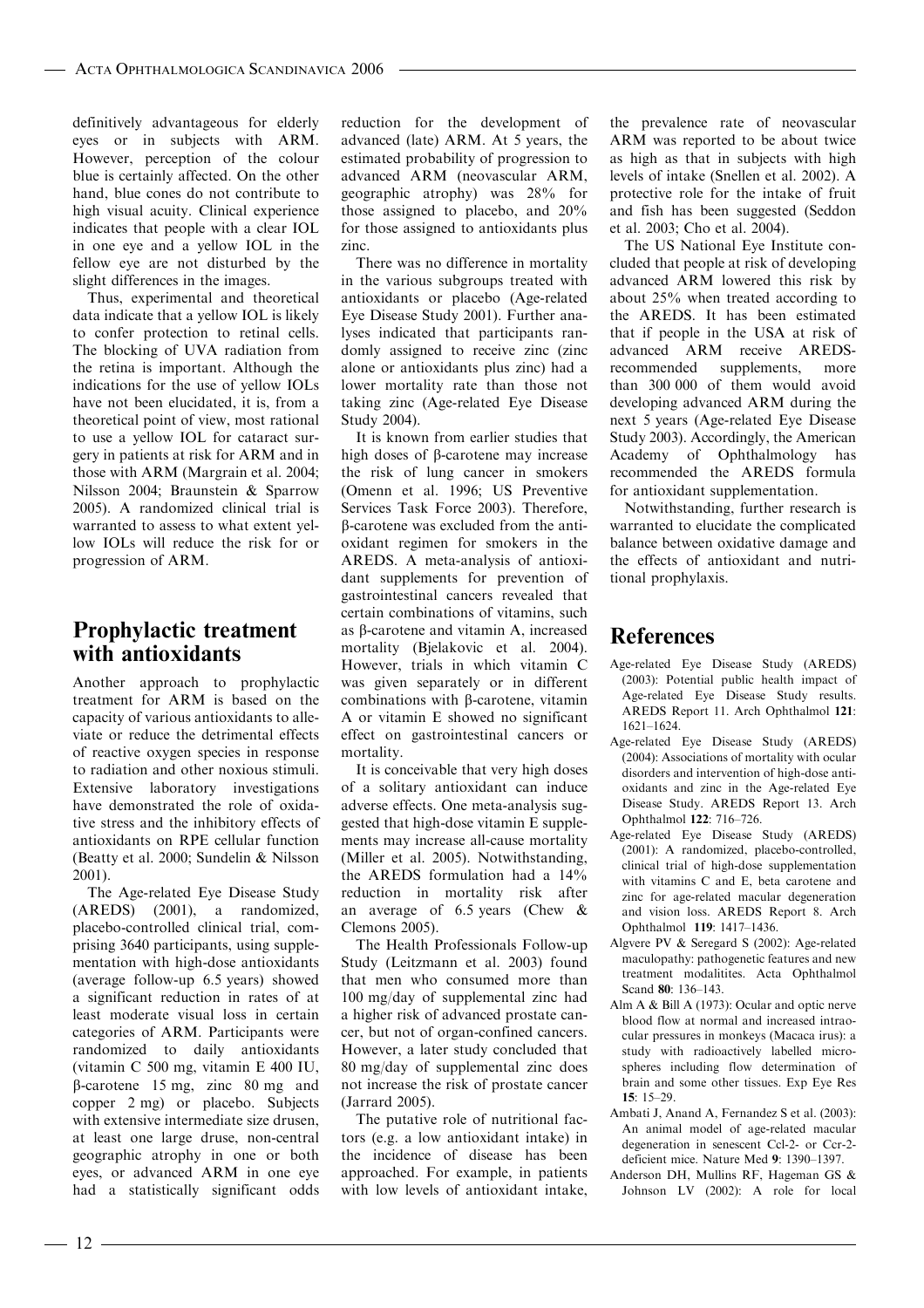inflammation in the formation of drusen in the ageing eye. Am J Ophthalmol 134: 411–431.

- Anderson DH, Talaga KC, Rivest AJ, Barron E, Hageman GS & Johnson LV (2004): Characterization of beta amyloid assemblies in drusen: the deposits associated with ageing and age-related macular degeneration. Exp Eye Res 78: 243–256.
- Barja G (2002): Endogenous oxidative stress: relationship to ageing, longevity and caloric restriction. Ageing Res Rev 1: 397–411.
- Beatty S, Koh H-H, Phil M, Henson D & Boulton M (2000): The role of oxidative stress in the pathogenesis of age-related macular degeneration. Surv Ophthalmol 454: 115–134.
- Benson H (1991): University Physics. New York: Wiley and Sons, Inc.; 820–826.
- Berendschot TTJM, Willemse-Assink JJM, Basiaanse M, de Jong PTVM & van Norren D (2002): Macular pigment and melanin in age-related maculopathy in a general population. Invest Ophthalmol Vis Sci 43: 1928–1932.
- Bermann M, Schütt F, Holz FG & Kopitz J (2001): Does A2E, a retinoid component of lipofuscin and inhibitor of lysosomal degradative functions, directly affect the activity of lysosomal hydrolases? Exp Eye Res 72: 191–195.
- Bindewald A, Schmitz-Valckenberg S, Jorzik JJ et al. (2005): Classification of abnormal fundus autofluorescence patterns in the junctional zone of geographic atrophy in patients with age-related macular degeneration. Br J Ophthalmol 89: 874–878.
- Bjelakovic G, Nikolova D, Simonetti RG & Gluud C (2004): Antioxidant supplements for prevention of gastrointestinal cancers: a systematic review and meta-analysis. Lancet 364: 1219–1228.
- Boettner EA & Wolter JR (1962): Transmission of the ocular media. Invest Ophthalmol 1: 776–783.
- Boulton M, Dontsov A, Jarvisevans J, Ostrovsky M & Svistunenko D (1993): Lipofuscin is a photoinducible free-radical generator. J Photochem Photobiol B 19: 201–204.
- Boulton M, Rozanowska M & Rozanowska B (2001): Retinal photodamage. J Photochem Photobiol B 64: 144–161.
- Braunstein RE & Sparrow JR (2005): A blueblocking intraocular lens should be used in cataract surgery. Arch Ophthalmol 123: 547–549.
- Chaine G, Hullo A, Sahel J et al (1998): France-DMLA Study Group. Case-control study of risk factors for age-related macular degeneration. Br J Ophthalmol 82: 996–1002.
- Chew EY & Clemons T (2005): Vitamin E and Age-related Eye Disease Study supplementation for age-related macular degeneration. [Editorial.] Arch Ophthalmol 123: 395–396.
- Cho E, Seddon JM, Rosner B, Willett WC & Hankinson SE (2004): Prospective study of intake of fruits, vegetables, vitamins and

carotenoids and risk of age-related maculopathy. Arch Ophthalmol 122: 883–892.

- Cicerone CM (1976): Cones survive rods in the light-damaged eye of the albino rat. Science 194: 1183–1185.
- Ciulla TA, Criswell MH, Danis RP et al. (2003): Choroidal neovascular membrane inhibition in a laser-treated rat model with intraocular sustained release triamcinolone acetonide microimplants. Br J Ophthalmol 87: 1032–1037.
- Ciulla TA & Hammond BR (2004): Macular pigment density and ageing, assessed in the normal elderly and those with cataracts and age-related macular degeneration. Am J Ophthalmol 138: 582–587.
- Cousins SW, Espinosa-Heidmann DG & Csaky KG (2004): Monocyte activation in patients with age-related macular degeneration. Arch Ophthalmol 122: 1013–1018.
- Cruickshanks KJ, Klein R & Klein BR (1993): Sunlight and age-related macular degeneration. The Beaver Dam Eye Study. Arch Ophthalmol 111: 514–518.
- Cruickshanks KJ, Klein R, Klein BE & Nondahl DM (2001): Sunlight and the 5-year incidence of early age-related maculopathy. The Beaver Dam Eye Study. Arch Ophthalmol 119: 246–250.
- Curcio CA, Medeiros NE & Millican CL (1993): Photoreceptor loss in age-related macular degeneration. Invest Ophthalmol Vis Sci 37: 1236–1249.
- Curcio CA & Millican CL (1999): Basal linear deposit and large drusen are specific for early age-related maculopathy. Arch Ophthalmol 117: 329–339.
- Curcio CA, Owsley C & Jackson GR (2000): Spare the rods, save the cones in ageing and age-related maculopathy. Invest Ophthalmol Vis Sci 41: 2015–2018.
- Czaky K, Baffi J, Chan C-C & Byrnes GA (2004): Clinicopathologic correlation of progressive fibrovascular proliferation associated with occult choroidal neovascularization in age-related macular degeneration. Arch Ophthalmol 122: 650–652.
- Davies NP & Morland AB (2004): Macular pigments: their characteristics and putative role. Prog Retin Eye Res 23: 533–559.
- Davies S, Elliott MH, Floor E (2001): Photocytotoxicity of lipofuscin in human retinal pigment epithelial cells. Free Radic Biol Med 31: 256–265.
- Delori FC, Goger DG & Dorey CK (2001): Age-related accumulation and spatial distribution of lipofuscin in RPE of normal subjects. Invest Ophthalmol Vis Sci 42: 1855–1866.
- Demontis GC, Longoni B & Marchiafava PL (2002): Molecular steps in light-induced oxidative damage to retinal rods. Invest Ophthalmol Vis Sci 43: 2421–2427.
- Dick JSB, Jampol LM & Haller JA (2001): Macular oedema. In: Ryan SJ (ed). Retina. Vol. 2, 3rd edn. St. Louis, Missouri: Mosby; 987–981.
- Edwards AO, Ritter R, Abel KJ, Manning A, Panhuysen C & Farrer LA (2005): Complement factor H polymorphism and age-related macular degeneration. Science 308: 421–424.
- Eldred GE (1998): Lipofuscin and other lysosomal storage deposits in the retinal pigment epithelium. In: Marmor MF & Wolfensberger TJ (eds). The Retinal Pigment Epithelium: Function and Disease. New York: Oxford University Press; 651–668.
- Espinosa-Heidmann DG, Sall J & Hernandez Cousins SW (2004): Basal laminar deposit formation in APO B100 transgenic mice: complex interactions between dietary fat, blue light and vitamin E. Invest Ophthalmol Vis Sci 45: 260–266.
- Espinosa-Heidmann DG, Suner IJ, Hernandez EP, Monroy D, Czaky KG & Cousins SW (2003): Macrophage depletion diminishes lesion size and severity in experimental choroidal neovascularization. Invest Ophthalmol Vis Sci 44: 3586–3592.
- Ethen CM, Feng X, Olsen TW & Ferrington DA (2005): Declines in arrestin and rhodopsin in the macula with progression of age-related macular degeneration. Invest Ophthalmol Vis Sci 46: 769–775.
- Feeney-Burns L, Berman ER & Rothman H (1980): Lipofuscin of human retinal pigment epithelium. Am J Ophthalmol 90: 783–791.
- Gaillard ER, Atherton SJ, Eldred G & Dillon J (1995): Photophysical studies on human retinal lipofuscin. Photochem Photobiol 61: 448–453.
- Gao H & Hollyfield JG (1992): Ageing of the human retina. Differential loss of neurons and retinal pigment epithelial cells. Invest Ophthalmol Vis Sci 33: 1–17.
- Gellerman W, Ermakov IV, Ermakova MR, McClane RW, Zhao DY, Bernstein PS (2002): In vivo resonant Raman measurement of macular carotenoid pigments in the young and the ageing human retina. J Opt Soc Am A 19: 1172–1186.
- Green WR & Enger C (1993): Age-related macular degeneration: histopathological studies. Ophthalmology 100: 1519–1535.
- Grimm C, Remé CE, Rol PO et al. (2000b): Blue light's effects on rhodopsin: photoreversal of bleaching in living rat eyes. Invest Ophthalmol Vis Sci 41: 3984–3990.
- Grimm G, Wentzel A, Hafezi F, Yu S, Redmond TM & Remé CE (2000a): Protection of RPE65-deficient mice identifies rhodopsin as a mediator of lightinduced retinal degeneration. Nat Genet 25: 63–66.
- Grimm C, Wenzel A, Williams TP, Rol PO, Hafezi F & Remé CE (2001): Rhodopsinmediated blue light damage to the rat retina: effect of photoreversal bleaching. Invest Ophthalmol Vis Sci 42: 497–505.
- Grossniklaus HE, Ling JX, Wallace TM et al. (2002): Macrophage and retinal pigment epithelium expression of angiogenic cytokines in choroidal neovascularization. Mol Vis 8: 199–126.
- Guo L, Hussain AA, Limb A & Marshall J (1999): Age-dependant variation in metalloproteinase activity of isolated human Bruch's membrane and choroids. Invest Ophthalmol Vis Sci 40: 2676–2682.
- Hafezi F, Marti A, Munz K & Remé CE (1997): Light-induced apoptosis: differential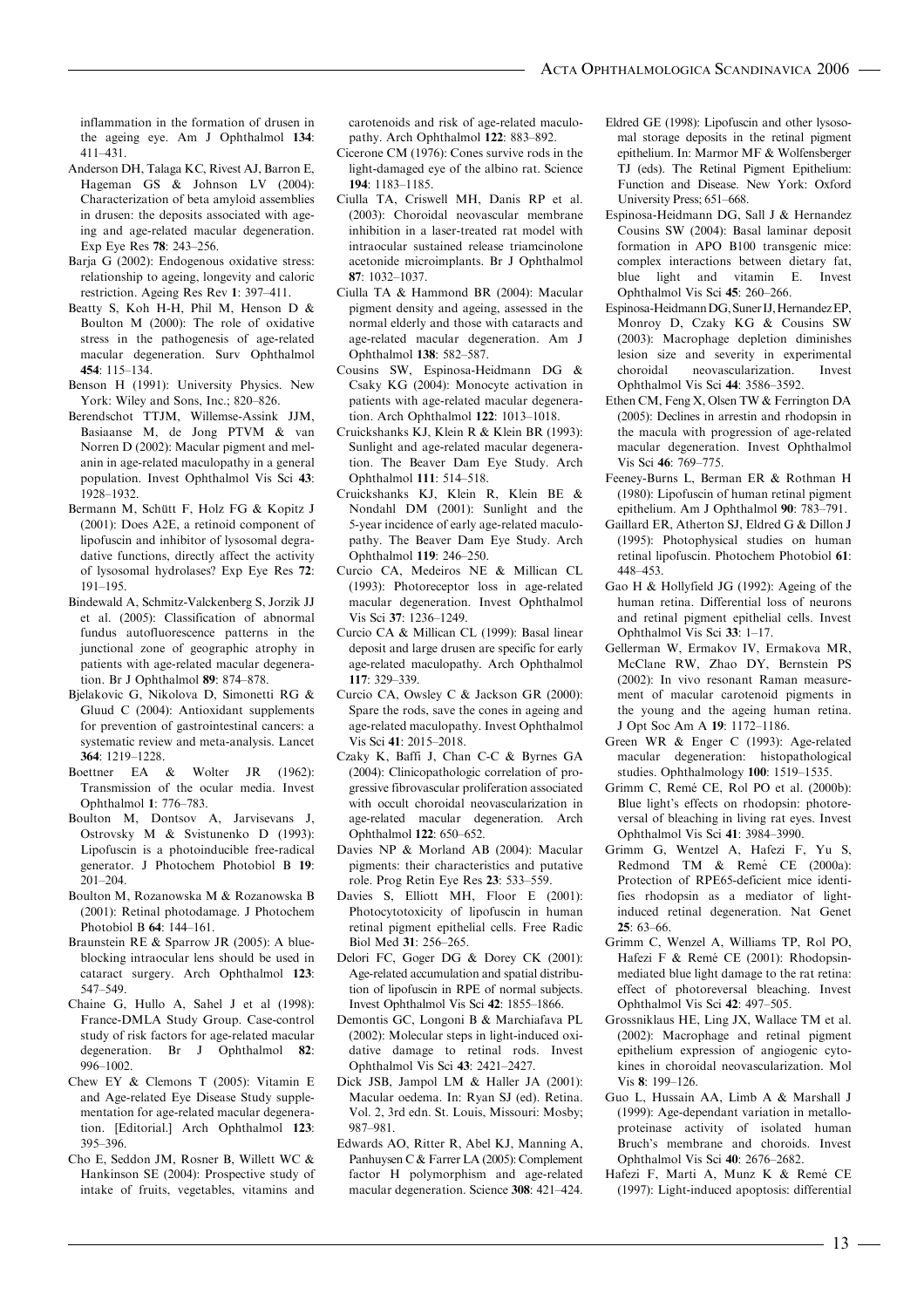timing in the retina and pigment epithelium. Exp Eye Res 64: 963–970.

- Hageman GS, Anderson DH, Johnson LV et al. (2005): A common haplotype in the complement regulatory gene factor H (HF1/CFH) predisposes individuals to agerelated macular degeneration. Proc Natl Acad Sci U S A 102: 7227–7232.
- Hageman GS, Luthert PJ, Victor-Chong NH, Johnson LV, Anderson DH & Mullins RF (2001): An integrated hypothesis that considers drusen as biomarkers of immunomediated processes at the RPE–Bruch's membranes interface in ageing and agerelated macular degeneration. Prog Retin Eye Res 20: 705–732.
- Haines JL, Hauser MA, Schmidt S et al. (2005): Complement factor H variant increases the risk of age-related macular degeneration. Science 308: 419–421.
- Ham WT, Ruffolo JJ, Mueller HA, Clarke AM & Moon ME (1978): Histologic analysis of photochemical lesions produced in rhesus retina by short-wavelength light. Invest Ophthalmol Vis Sci 17: 1029–1035.
- Hao WS, Wentzel A, Obin MS et al. (2002): Evidence for two apoptotic pathways in light-induced retinal degeneration. Nature Genet 32: 254–260.
- Holz FG, Bellman C, Staudt S, Schütt F & Vöcker HE (2001): Fundus autofluorescence and development of geographic atrophy in age-related macular degeneration. 42: 1051–1056.
- Holz FG, Pauleikhoff D, Klein R & Bird AC (2004b): Pathogenesis of lesions in late agerelated macular disease. Am J Ophthalmol  $137:504-510$
- Holz FG, Paulenikhoff D, Spaide RF & Bird AC (2004a): Age-Related Macular Degeneration. Berlin/Heidelberg/New York: Springer-Verlag; 34–35.
- Iseli H-P, Wentzel A, Hafezi F, Remé CE & Grimm C (2002): Light damage susceptibility and RPE65 in rats. Exp Eye Res 75: 407–413.
- Jackson G (2005): Scotopic vision may be affected by blue-blocking lens. [Ophthalmology Times.] www.ophthalmologytimes.com. [Accessed 1 July 2005.]
- Jahn C, Wüstemeyer H, Brinkman C et al. (2005): Macular pigment density in agerelated maculopathy. Graefes Arch Clin Exp Ophthalmol 243: 222–227.
- Jarrard DF (2005): Does zinc supplementation increase the risk of prostate cancer? Arch Ophthalmol 123: 102–103.
- Jin G-F, Hurst JS & Godley BF (2001): Rod outer segments mediate mitochondrial DNA damage and apoptosis in human retinal pigment epithelium. Curr Eye Res  $23 \cdot 11 - 19$
- Johnson PT, Lewis GP, Talaga KC, Brown MH, Kappel PJ, Fisher SK, Anderson DH & Johnson LV (2003): Drusen-associated degeneration in the retina. Invest Ophthalmol Vis Sci 44: 4481–4488.
- Katz ML & Redmond TM (2001): Effect of RPE65 knockout on accumulation of lipofuscin fluorophores in the retinal pigment

epithelium. Invest Ophthalmol Vis Sci 42: 3023–3030.

- Kilbride PE, Alexander KR, Fishman M & Fishman GA (1989): Human macular pigment assessed by imaging fundus reflectometry. Vision Res 29: 663–674.
- Klein R, Klein BE, Jensen SC & Cruickshanks KJ (1998): The relationship of ocular factors to the incidence and progression of agerelated maculopathy. Arch Ophthalmol 116: 506–513.
- Klein RJ, Zeiss C, Chew EY et al. (2005): Complement factor H polymorphism in age-related macular degeneration. Science 308: 385–389.
- Kliffen M, Sharma HS, Mooy CM, Kerkliet S & de Jong PTVM (1997): Increased expression of angiogenic growth factors in agerelated maculopathy. Br J Ophthalmol 81: 154–162.
- Krinsky NI, Landrum JT & Bone RA (2003): Biological role of the protective effect of lutein and zeaxanthin in the eye. Annu Rev Nutr 23: 171–201.
- Kuwabara T & Funahashi M (1976): Light effect on the synaptic organ of the rat. Invest Ophthalmol 15: 407–411.
- Kvanta A, Algvere PV, Berglin L & Seregard S (1996): Subfoveal fibrovascular membranes in age-related macular degeneration express vascular endothelial growth factor. Invest Ophthalmol Vis Sci 37: 1929–1934.
- Laube T, Apel H & Koch H-R (2004): Ultraviolet radiation absorption of intraocular lenses. Ophthalmology 111: 880–885.
- Leitzmann MF, Stampfer MJ, Wu K, Colditz GA, Willet WC & Giovannucci EL (2003): Zinc supplement use and the risk of prostate cancer. J Natl Cancer Inst 95: 1004–1007.
- Li W, Yanoff M, Li Y & He Z (1999): Artificial senescence of bovine retinal pigment epithelial cells induced by near-ultraviolet in vitro. Mech Ageing Dev 110: 137–155.
- Liang FQ & Godley BF (2003): Oxidative stress-induced mitochondrial DNA damage in human retinal pigment epithelial cells: a possible mechanism for RPE ageing and age-related macular degeneration. Exp Eye Res 76: 397–403.
- Mainster MA (2005): Intraocular lenses should block UV radiation and violet but not blue light. Arch Ophthalmol 123: 550–555.
- Mainster MA & Sparrow JR (2003): How much blue light should an IOL transmit? Br J Ophthalmol 89: 1523–1529.
- Margrain TH, Boulton M, Marshall J et al. (2004): Do blue light filters confer protection against age-related macular degeneration? Prog Retin Eye Res 23: 523–531.
- Marshall J (1985): Radiation and the ageing eye. Ophthalmic Physiol Opt 5: 241–263.
- Marshall J (1987): The ageing retina: physiology or pathology. Eye 1: 282–295.
- Mellerio J (1994): Light effects on the retina. In: Albert DM & Jakobiec FA (eds). Principles and Practice of Ophthalmology, Basic Sciences. Philadelphia: Saunders; 1326–1345.
- Miller ER, Pastor-Barriuso R, Dalal D et al. (2005): Meta-analysis: high-dose vitamin E

supplementation may increase all-cause mortality. Ann Intern Med 142: 37–46.

- Mitchell P, Wang JJ, Foran S & Smith W (2002): Five-year incidence of age-related maculopathy lesions. The Blue Mountain Eye Study. Ophthalmology 109: 1092–1097.
- Nilsson SE (2004): Are there advantages in implanting a yellow IOL to reduce the risk of AMD? Acta Ophthalmol Scand 82: 123–125.
- Nilsson SE, Sundelin SP, Wihlmark U & Brunk UT (2003): Ageing of cultured retinal pigment epithelial cells: oxidative reactions, lipofuscin formation and blue light damage. Doc Ophthalmol 106: 13–16.
- Nilsson SEG, Textorius O, Andersson BE & Swenson B (1990): Does a blue light absorbing IOL material protect the neuro-retina and pigment epithelium better than currently used materials? Lasers Light Ophthalmol 3: 1–10.
- Noell WK, Walker W, Kang B & Berman S (1966): Retinal damage by visible light. Invest Ophthalmol 5: 450–473.
- O'Steen WK & Anderson KV (1974): Photoreceptor degeneration in albino rats: dependency on age. Invest Ophthalmol 13: 334–339.
- Omenn GS, Goodman GE, Thornquist MD et al. (1996): Effects of a combination of beta carotene and vitamin A on lung cancer and cardiovascular disease. N Engl J Med 334: 1150–1155.
- Organisciak DT & Winkler BS (1994): Retinal light damage: practical and theoretical considerations. Prog Retinal Eye Res 13: 1–29.
- Pauleikoff D, Harper CA, Marshall J & Bird AC (1990): Ageing changes in Bruch's membrane: a histochemical and morphological study. Ophthalmology 97: 171–178.
- Pawlack A, Rozanowska M, Zareba M et al. (2002): Action spectra for the photoconsumption of oxygen by human ocular lipofuscin and lipofuscin extracts. Arch Biochem Biophys 403: 59–62.
- Pollack A, Marcovich A, Bukelman A & Oliver M (1996): Age-related macular degeneration after extracapsular cataract extraction with intraocular lens implantation. Ophthalmology 103: 1546–1554.
- Pollack A, Marcovich A, Bukelman A, Zalish M, Oliver M (1997): Development of exudative age-related macular degeneration after cataract surgery. Eye 11: 523–530.
- Rapp LM & Smith SC (1992): Morphologic comparisons between rhodopsin-mediated and short-wavelength classes of retinal light damage. Invest Ophthalmol Vis Sci 33: 3367–3377.
- Rozanowska M, Pawlak A, Rozanowski B et al. (2004): Age-related changes in the photoreactivity of retinal lipofuscin granules: role of chloroform-insoluble components. Invest Ophthalmol Vis Sci 45: 1052–1060.
- Rozanowska M, Wessels J, Boulton M et al. (1998): Blue light induced singlet oxygen generation by retinal lipofuscin in nonpolar media. Free Radic Biol Med 24: 1107–1112.